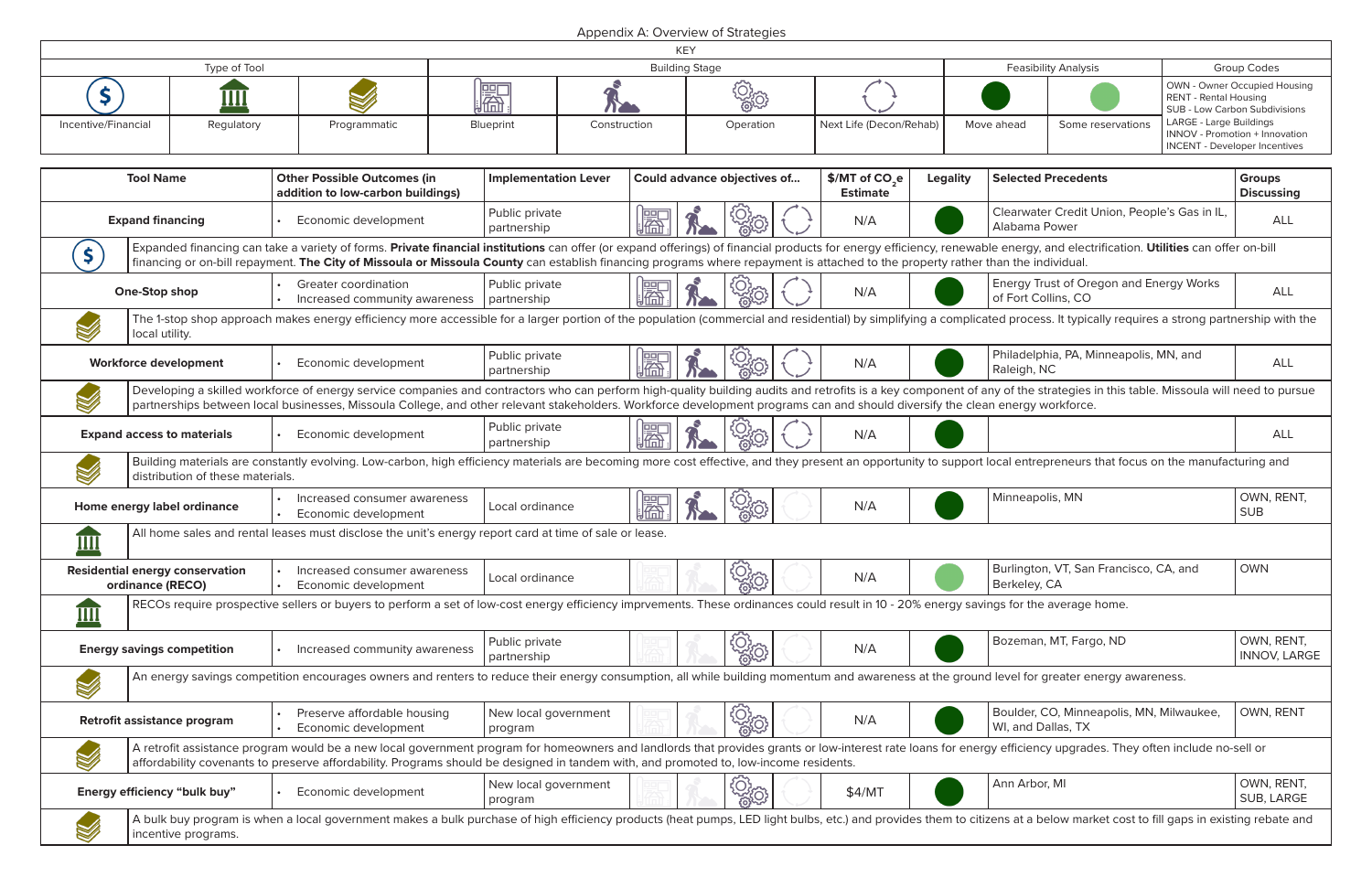| KEY                                                                                                                                                                                                                                                                                                                                        |                                                        |                                                                           |                                                                                                                                                                                                                                                                                                                                                                                                       |                                                |                                             |  |                             |                    |                                              |                         |            |                                           |                             |                                         |                                                                               |                                                               |  |
|--------------------------------------------------------------------------------------------------------------------------------------------------------------------------------------------------------------------------------------------------------------------------------------------------------------------------------------------|--------------------------------------------------------|---------------------------------------------------------------------------|-------------------------------------------------------------------------------------------------------------------------------------------------------------------------------------------------------------------------------------------------------------------------------------------------------------------------------------------------------------------------------------------------------|------------------------------------------------|---------------------------------------------|--|-----------------------------|--------------------|----------------------------------------------|-------------------------|------------|-------------------------------------------|-----------------------------|-----------------------------------------|-------------------------------------------------------------------------------|---------------------------------------------------------------|--|
|                                                                                                                                                                                                                                                                                                                                            |                                                        | Type of Tool                                                              |                                                                                                                                                                                                                                                                                                                                                                                                       | <b>Building Stage</b>                          |                                             |  |                             |                    |                                              |                         |            |                                           | <b>Feasibility Analysis</b> | <b>Group Codes</b>                      |                                                                               |                                                               |  |
|                                                                                                                                                                                                                                                                                                                                            |                                                        | <u>IIII</u>                                                               |                                                                                                                                                                                                                                                                                                                                                                                                       |                                                | 屬                                           |  |                             |                    | ි<br>ඉත                                      |                         |            |                                           |                             | <b>RENT - Rental Housing</b>            |                                                                               | OWN - Owner Occupied Housing<br>SUB - Low Carbon Subdivisions |  |
|                                                                                                                                                                                                                                                                                                                                            | Incentive/Financial                                    |                                                                           | Programmatic                                                                                                                                                                                                                                                                                                                                                                                          |                                                | Blueprint<br>Construction                   |  |                             | Operation          |                                              | Next Life (Decon/Rehab) |            | Move ahead                                | Some reservations           | LARGE - Large Buildings                 | <b>INNOV - Promotion + Innovation</b><br><b>INCENT</b> - Developer Incentives |                                                               |  |
|                                                                                                                                                                                                                                                                                                                                            |                                                        |                                                                           |                                                                                                                                                                                                                                                                                                                                                                                                       |                                                |                                             |  |                             |                    |                                              |                         |            |                                           |                             |                                         |                                                                               |                                                               |  |
|                                                                                                                                                                                                                                                                                                                                            | <b>Tool Name</b>                                       |                                                                           | <b>Other Possible Outcomes (in</b><br>addition to low-carbon buildings)                                                                                                                                                                                                                                                                                                                               |                                                | <b>Implementation Lever</b>                 |  | Could advance objectives of |                    | \$/MT of CO <sub>se</sub><br><b>Estimate</b> | <b>Legality</b>         |            | <b>Selected Precedents</b>                |                             | <b>Groups</b><br><b>Discussing</b>      |                                                                               |                                                               |  |
|                                                                                                                                                                                                                                                                                                                                            | <b>Eco-District</b>                                    |                                                                           | National recognition                                                                                                                                                                                                                                                                                                                                                                                  |                                                | Public private<br>partnership               |  | 圈                           |                    |                                              |                         | N/A        |                                           |                             | Minneapolis, MN, Denver, CO, Boston, MA |                                                                               | <b>INNOV</b>                                                  |  |
| V                                                                                                                                                                                                                                                                                                                                          | recognition.                                           |                                                                           | District-level project that brings together area stakeholders to design and implement ambitious projects with outcomes in equity, resilience, and climate mitigation. Brings a unique branding opportunity with national                                                                                                                                                                              |                                                |                                             |  |                             |                    |                                              |                         |            |                                           |                             |                                         |                                                                               |                                                               |  |
|                                                                                                                                                                                                                                                                                                                                            |                                                        | <b>Promotion of flagship projects</b>                                     | Increased community awareness<br>Marketing opportunity for leaders   partnership                                                                                                                                                                                                                                                                                                                      |                                                | Public private                              |  | <b>IRS</b>                  |                    |                                              | N/A                     |            | Sarasota, FL                              |                             |                                         | <b>INNOV</b>                                                                  |                                                               |  |
| V                                                                                                                                                                                                                                                                                                                                          |                                                        |                                                                           | Contrasts Eco-Districts by being able to exist city or county-wide, rather than in one neighborhood. Flagship projects may represent a range of "going beyond what's expected," such as with a deconstruction plan, all-<br>electric heating and cooling, or reducing embodied carbon. Could be recognized with an online "story map," recognition placards, or building tours (online or in person). |                                                |                                             |  |                             |                    |                                              |                         |            |                                           |                             |                                         |                                                                               |                                                               |  |
|                                                                                                                                                                                                                                                                                                                                            |                                                        | Rental certification program with<br>energy efficiency requirements       | Increased comfort and health                                                                                                                                                                                                                                                                                                                                                                          |                                                | Local ordinance                             |  |                             |                    | ್ಯುಂ                                         |                         | \$30/MT    |                                           |                             | Ann Arbor, MI                           |                                                                               | RENT                                                          |  |
| $\overline{\mathbf{III}}$                                                                                                                                                                                                                                                                                                                  |                                                        |                                                                           | Establish a rental property registry and attach energy efficiency requirements to the process of acquiring or renewing a rental property owner's certificate of occupancy. Provide financial incentives, technical assistance,<br>flexible compliance pathways to help property owners. Bozeman identified this as a key plan in their most recent climate action plan.                               |                                                |                                             |  |                             |                    |                                              |                         |            |                                           |                             |                                         |                                                                               |                                                               |  |
| Renewable energy for renters                                                                                                                                                                                                                                                                                                               |                                                        | Economic development<br>Increase clean electricity supply                 |                                                                                                                                                                                                                                                                                                                                                                                                       |                                                | Public private<br><b>IRS</b><br>partnership |  |                             | <b>ARGE</b>        |                                              | N/A                     |            | Southern California Edison                |                             |                                         | RENT                                                                          |                                                               |  |
| V                                                                                                                                                                                                                                                                                                                                          |                                                        |                                                                           | Increase renters' access to clean energy via Missoula's 100% clean electricity efforts, specifically a solar-ease expansion, green tarriff, or utility owned community solar. Solar-ease expansion can expand focus to landlor<br>and tenants, as well as develop a green lease that helps align tenant and landlord interests.                                                                       |                                                |                                             |  |                             |                    |                                              |                         |            |                                           |                             |                                         |                                                                               |                                                               |  |
|                                                                                                                                                                                                                                                                                                                                            |                                                        | <b>Energy use disclosure ordinance</b><br>(benchmarking and transparency) |                                                                                                                                                                                                                                                                                                                                                                                                       | Increased data transparency<br>Local ordinance |                                             |  |                             |                    | <b><u>(Orga</u></b>                          |                         | \$17-46/MT |                                           | Philadelphia, PA            | Seattle, WA, Fort Collins, CO, and      |                                                                               | LARGE                                                         |  |
| $\mathbf{m}$                                                                                                                                                                                                                                                                                                                               |                                                        |                                                                           | Require large building projects to disclose their energy use via an online data portal. This lays the groundwork forr higher performance, as well as collects data to inform better decisions.                                                                                                                                                                                                        |                                                |                                             |  |                             |                    |                                              |                         |            |                                           |                             |                                         |                                                                               |                                                               |  |
|                                                                                                                                                                                                                                                                                                                                            | (BEPS)                                                 | <b>Building energy performance standards</b>                              | Economic development                                                                                                                                                                                                                                                                                                                                                                                  |                                                | Local ordinance                             |  |                             |                    | <b><u> (</u>)</b><br>80                      |                         | \$8/MT     | Reno, NV, St. Louis, MO, Washington state |                             |                                         | LARGE                                                                         |                                                               |  |
| $\overline{\mathbf{III}}$                                                                                                                                                                                                                                                                                                                  |                                                        |                                                                           | Sets energy or emissions standards that large multifamily and commercial buildings must meet by a certain date. Typically includes a long term policy goal as well as interim goals that must be met along the way.                                                                                                                                                                                   |                                                |                                             |  |                             |                    |                                              |                         |            |                                           |                             |                                         |                                                                               |                                                               |  |
|                                                                                                                                                                                                                                                                                                                                            | buildings via zoning                                   | High performance standards for new                                        | Economic development                                                                                                                                                                                                                                                                                                                                                                                  |                                                | Zoning                                      |  | <b>Rem</b><br>樱             | $\Lambda$          |                                              |                         | N/A        |                                           |                             | Boston, MA, Cambridge, MA               |                                                                               | LARGE                                                         |  |
| In contrast to a BEPS, which applies to existing buildings, there is an opportunity to mandate higher performance standards for new buildings via zoning. The City or County could mandate buildings over a certain size<br>III<br>adhere to higher performance standards (such as LEED certification or Energy Use Intensity benchmarks). |                                                        |                                                                           |                                                                                                                                                                                                                                                                                                                                                                                                       |                                                |                                             |  |                             |                    |                                              |                         |            |                                           |                             |                                         |                                                                               |                                                               |  |
|                                                                                                                                                                                                                                                                                                                                            | <b>Mandatory retrocommissioning and/or</b><br>tune-ups |                                                                           | Economic development                                                                                                                                                                                                                                                                                                                                                                                  |                                                | Local ordinance                             |  |                             |                    | ි<br>ශ්රා                                    |                         | \$27/MT    |                                           | Los Angeles, CA             | Seattle, WA, Philadelphia, PA,          |                                                                               | LARGE                                                         |  |
| $\overline{\mathbf{III}}$                                                                                                                                                                                                                                                                                                                  |                                                        | requires a set of actions be taken.                                       | Requires large buildings to perform a prescribed set of operations and maintenance improvements designed to reduce building energy use every 5 years. Rather than require a certain standard be met (like BEPS), it                                                                                                                                                                                   |                                                |                                             |  |                             |                    |                                              |                         |            |                                           |                             |                                         |                                                                               |                                                               |  |
|                                                                                                                                                                                                                                                                                                                                            |                                                        | <b>Voluntary stretch code</b>                                             | Increased training                                                                                                                                                                                                                                                                                                                                                                                    |                                                | Local adoption of stretch<br>code           |  | 圖                           | $\hat{\mathbf{A}}$ |                                              |                         | N/A        | Santa Monica, CA                          |                             |                                         | LARGE                                                                         |                                                               |  |
| IIII                                                                                                                                                                                                                                                                                                                                       |                                                        | with incentives.                                                          | A stretch code is a code or alternative compliance path that is more aggressive than base code. The state of Montana allows localities to adopt voluntary stretch energy building codes. They are most effective when paired                                                                                                                                                                          |                                                |                                             |  |                             |                    |                                              |                         |            |                                           |                             |                                         |                                                                               |                                                               |  |